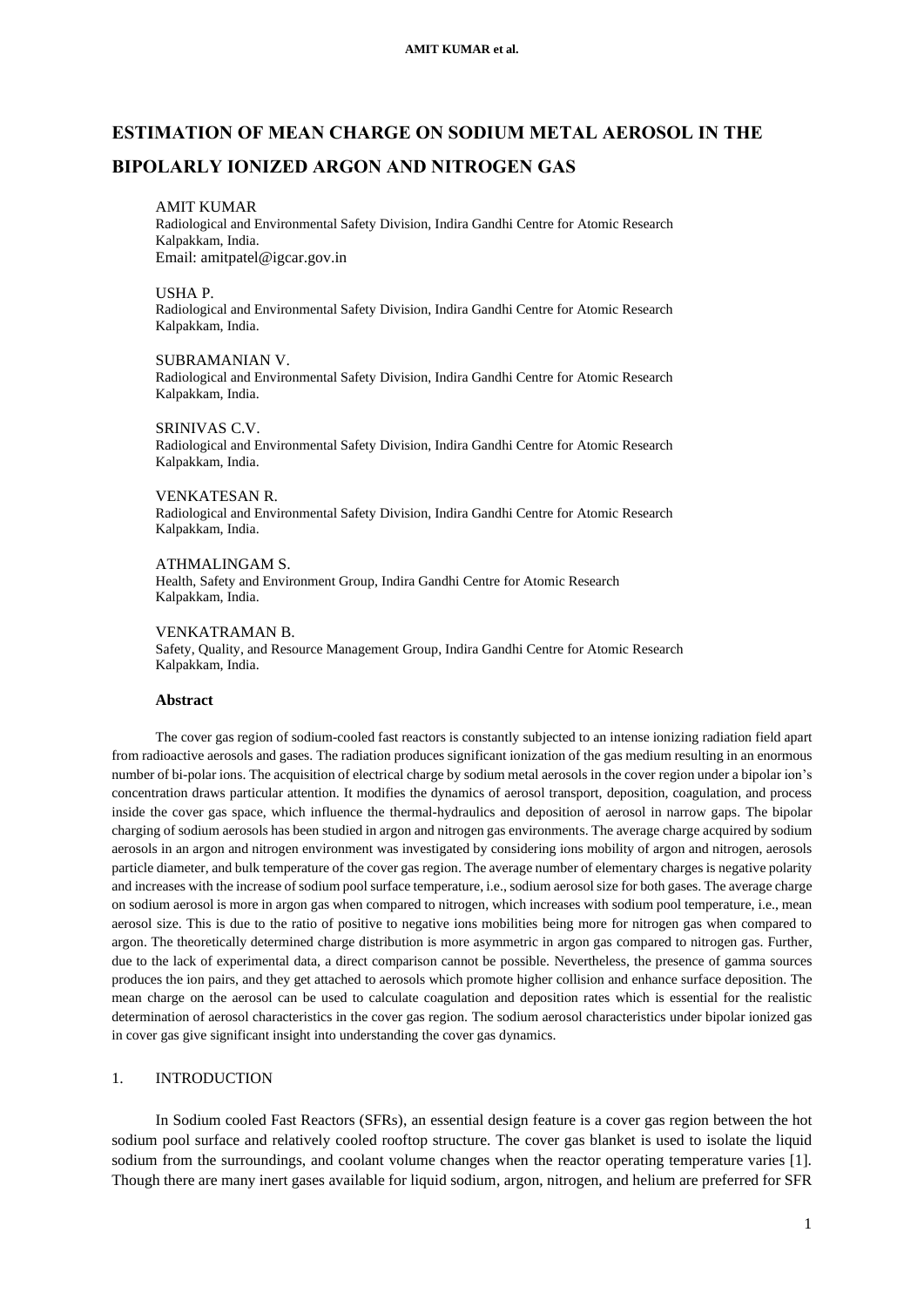application. The argon gas is used in most sodium-cooled fast reactors as a blanket between the sodium pool surface and the top shield. The argon gas is exchanged with helium gas in the cover gas region by more than 70 to 80 % [2] when Fast Breeder Test Reactor (FBTR) and RAPSODIE are/ were operating conditions [3]. The nitrogen gas is used in the space between the primary and safety vessels to prevent sodium fire and ensure a safe sodium level during sodium leakage from the main vessel in FBTR and PFBR [2]. Also, nitrogen gas was used in many applications in SFRs like between coaxial pipe of primary sodium circuit, cooling gas for winding of annular linear induction pump, and cooling gas for absorber bed for cover gas purification circuit, etc. The characteristics of aerosol in nitrogen gas play a significant role in deposition pattern and qualification of sensitivity of Sodium Aerosol Detector (SAD) for leak detection in many sensitive areas of SFRs. The temperature of the rooftop shield is maintained at 373 – 393 K, and the sodium pool temperature varies from 473 to 823K depending upon whether the reactor is in regular operation or shutdown condition. The cover gas temperature depends on the temperature of the sodium pool, rooftop, nature of the cover gas, and the dimension of the cover gas space (diameter of pool and height of the cover gas space). Liquid sodium evaporates from the hot sodium pool surface into the cover gas space, where it condenses and nucleate and subsequently forms polydisperse sodium metal aerosols [4-5]. The evaporation rate and aerosol characteristics (concentration and size distribution) significantly depend on many parameters like sodium pool temperature, the temperature gradient across the cover gas region, aspect ratio of the cover gas space, and types of gas used [1, 6].

The heat transfer across the cover gas enclosure is of significant interest in determining the thermal load to the rooftop structure and the overall behavior of the reactor [1]. Meanwhile, the aerosol is transported by convective gas to the roof area and the aerosol will deposit in the colder parts of the rooftop, which needs the attention in safety consideration of the reactor. The presence of sodium aerosols will affect radiation and convection heat transfer, the density of argon and aerosol mixtures, and coolant leakage detection systems that monitor aerosol and vapor concentration [1]. The aerosols characteristics play a significant role to understand the fraction of activity bound with aerosol formed in the cover gas region under failed fuel conditions [7 - 8] and during severe accidents [9]. Most of the experimental and theoretical investigations on aerosol dynamics and thermal-hydraulics in cover gas were carried out during the 1980s – 1995s. The test facilities were typically cylindrical with an aspect ratio (height/ diameter) ranging from 0.5 to 4.5 [6], two orders higher compared to the reactor scale, i.e., the pool diameter two orders less. The characteristics of sodium aerosols in the cover gas region present in the literature show that the concentration and mean size increase with sodium pool temperature and vary spacially inside the cover gas space [4-5]. However, there was no significant influence of rooftop temperature on aerosol characteristics for a fixed pool temperature. The sodium aerosols characteristics and thermal-hydraulics inside the cover gas space are also sensitive to the aspect ratio of the cover gas space, exchange rate of gas and sodium, and cover gas (argon, helium, and nitrogen) combinations [3, 10]. In contrast, when argon gas was replaced by helium, the aerosol concentration stayed one order less [3]. There is a wealth of information available on the sodium–argon system. However, little investigation has been conducted on the sodium–helium system and hardly any literature is available on the sodium–nitrogen system. Here, the objective of selecting nitrogen gas is to compare the aerosol properties of argon gas, because it has a different asymmetry of mobility of ions.

Further, it is to be noted that the cover gas region of SFR is constantly being subjected to gamma radiation field apart from radioactive sodium aerosol and argon gas. The gamma radiation produces significant ionization of the medium resulting in an enormous number of bi-polar ions. The acquisition of electrical charge by sodium aerosols in the cover region under a bipolar ionic atmosphere draws specific attention. It modifies the dynamics inside the cover gas space due to coulomb, image, and Van der Waals (kinematic coagulation) forces in addition to Brownian coagulation [11 – 12]. Hence, the characteristics of sodium metal aerosols in cover gas space would change under bi-polar ions. Towards this, a study was conducted to characterize the sodium aerosols present in the argon cover gas region using a sodium loop facility called SILVERINA with and without gamma radiation field. The experiments demonstrated that the mean size of sodium aerosol is relatively higher, and mass concentration is lower in the gamma field than without gamma [13-14]. The experiments were repeated with nitrogen as cover gas without gamma field [10]. There is insufficient knowledge on sodium aerosol dynamics and thermal-hydraulics in the cover gas region documented in the open literature, particularly with the radiation field. The aerosol dynamics and thermal-hydraulics in the cover gas region are complex phenomena, and there is a clear need to develop physical understanding and model them. In this article, an attempt has been made to predict the average charge acquired by non-radioactive sodium metal aerosol for various sodium pool temperatures in argon and nitrogen cover gas region under a given radiation field. The average charge is theoretically estimated using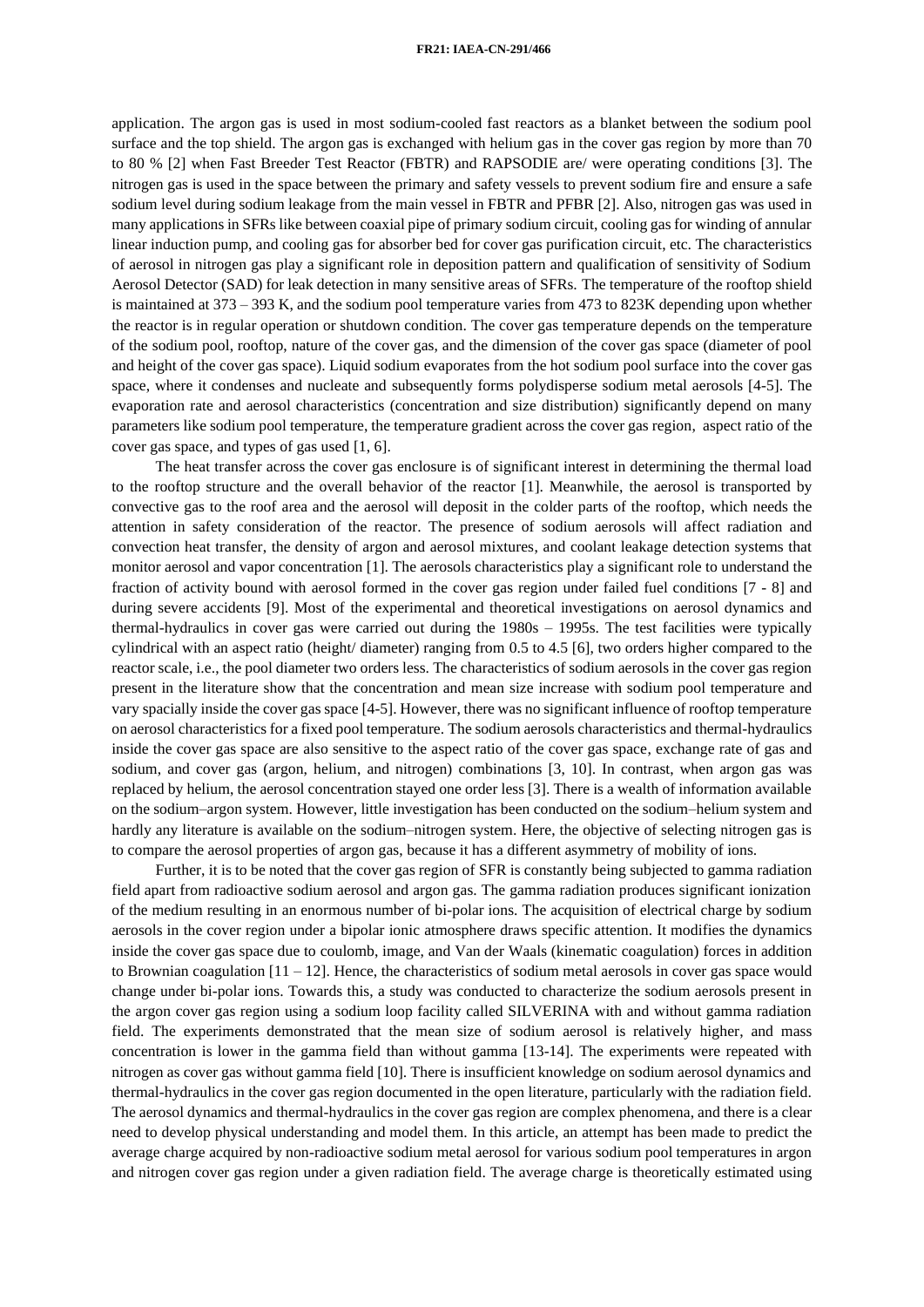different charging theories by considering the mobility of the positive and negative ions, bulk cover gas temperature, and various sodium pool temperature (aerosols size) for argon and nitrogen gas and presented in this paper.

## 2. MATERIALS AND METHODS

## **2.1. Experimental facility and data extraction**

The experiments were conducted in Test Pot-1 (TP-1) of the SILVERINA loop at Fast Reactor Technology Group (FRTG) for argon and nitrogen gas [3 - 4, 10, 15]. The diameter and height of the cover gas region are 762 and 800 mm, respectively. The pressure inside the cover gas region ranges 0.3 - 0.4 bar above the atmosphere during the experiments. The sodium aerosol sample was drawn from near the top flange (200 mm) at 2.0 Lpm, and sampling time was kept according to sodium pool temperature. The details of sampling and characterization techniques and sodium metal aerosol characteristics in the argon as a cover gas region for pool temperatures in the range of 523 to 823 K are explained in our earlier work [3]. The experiments for sodium aerosol characterization in nitrogen gas are carried out for sodium pool temperatures 523 to 823 K. The results of experiments and analysis of sodium aerosol characteristics in nitrogen gas are discussed and compared with argon gas [10]. The average cover gas temperature largely remains constant in the middle region of gas space, and there is a steep gradient at the sodium pool and roof boundary layer. An empirical relation for average cover gas temperature has been proposed and agreed with measured gas temperature for argon gas and various sodium pool temperatures used for aerosols charge calculation [6].

## **2.2. Aerosol charging equations and distribution**

The aerosol charging has been described in two ways viz. (i) aerosol carries average/ mean charge, which is representative of total aerosol, i.e., all aerosols carry the same charge, and (ii) aerosol carry distribution of charges and then the average charge can be derived from charge-size distribution. The researcher proposed many theories for the calculation of the magnitude of the average electric charge on aerosols. The experimentally determined charge distribution showed agreement with Boltzmann distribution, i.e., the charge distribution is symmetrical [16]. The Boltzmann charging equation is widely used for approximation to estimate the average charge on the aerosol particle under room temperature and pressure [17]. The Boltzmann distribution equation gives the number of particles carrying j number of charges:

$$
N_j = N_t \frac{e}{(8\pi^2 \varepsilon_0 a kT)^{1/2}} \exp(\frac{-j^2 e^2}{8\pi \varepsilon_0 a kT}),
$$
\n(1)

Where  $N_i$  and  $N_t$  are the number of aerosols carrying j charge and the total number of aerosols,  $e$  is the elementary charge value,  $\varepsilon_o$  is the permittivity of free space, *a* is the aerosol radius, *k* is Boltzmann constant, and *T* is the absolute temperature. An average charge on an aerosol particle can be calculated as:

$$
\langle j \rangle = \frac{\sum_{0}^{\infty} j N_j}{\sum_{0}^{\infty} N_j} = \frac{\sqrt{8\varepsilon_0 a k T}}{e},\tag{2}
$$

The charge distribution calculated from (equations 1 and 2) purely depends on the particle size for the given temperature. It does not include the effect of inequality in positive and negative ion concentrations and respective mobilities. Hussin et al., 1983 and Adachi et al., 1985 have shown that the bipolar charge distribution in atmospheric air is asymmetrical [18-19]. Further, the Boltzmann distribution does not consider the imbalance of ions properties, i.e., the fraction of negatively charged aerosols is higher than the fraction of positive charge aerosols. An alternative approach derived by Gunn 1954 showed that the properties of ions (mass, mobility, and concentration) also play an essential role in aerosol charging. The fraction of aerosol carrying j number of charges is given by Gaussian distribution and given as [20]: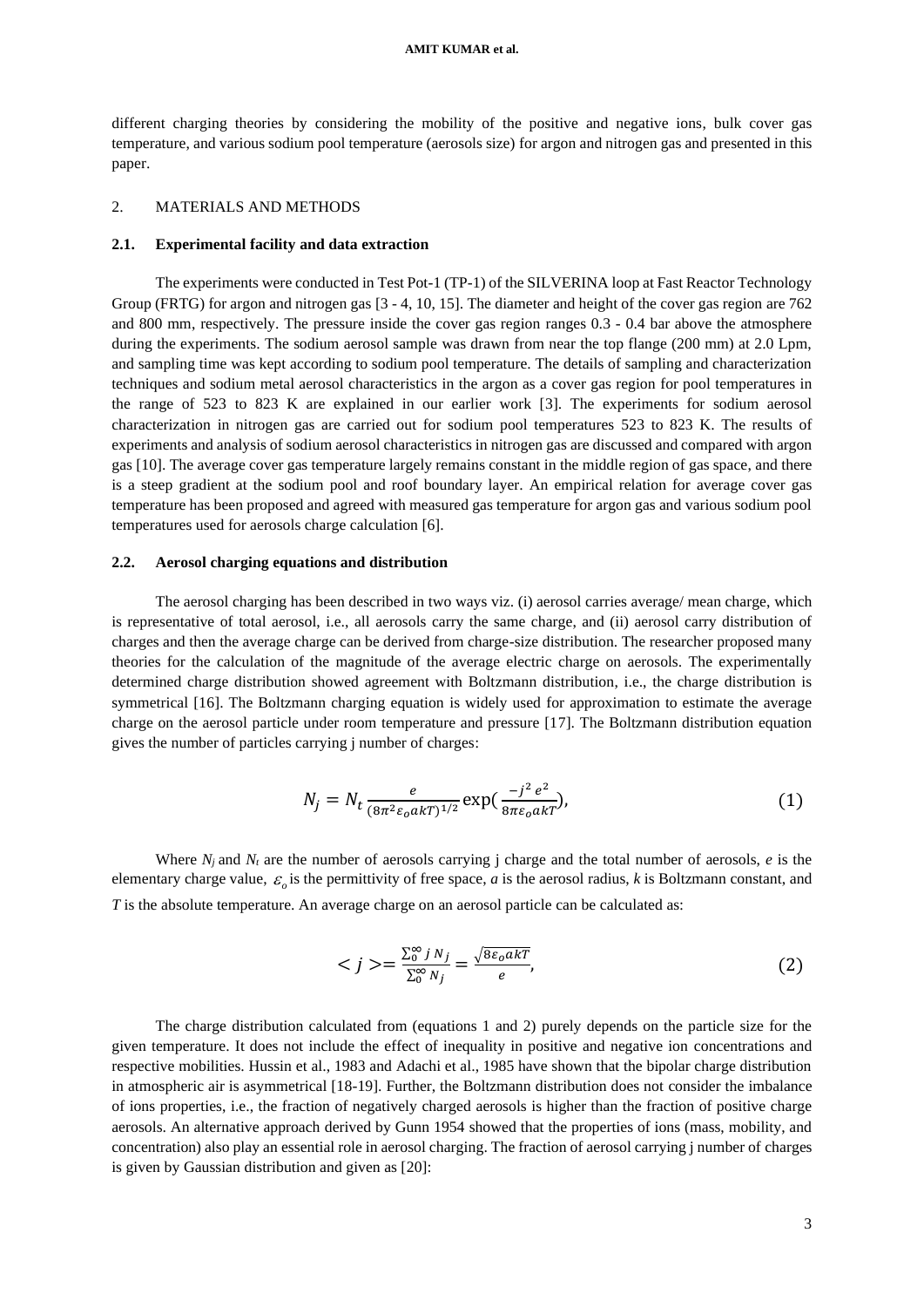$$
N_j = N_t \frac{e}{(8\pi^2 \varepsilon_o a k T)^{1/2}} \exp\left[\frac{-\{j - \frac{4\pi \varepsilon_o a k T}{e^2} \ln\left(\frac{n_{+} \mu_{+}}{n_{-} \mu_{-}}\right)\}^2}{2\left(\frac{4\pi \varepsilon_o a k T}{e^2}\right)}\right],\tag{3}
$$

Where  $\mu_+$ ,  $\mu_-, n_+$  and *n*<sub>*-*</sub> are mobility and concentration of positive and negative ions respectively. The corresponding average charge on aerosol is derived as:

$$
\langle j \rangle = \frac{\sum_{i=0}^{+\infty} j N_j}{\sum_{i=0}^{+\infty} N_j},\tag{4}
$$

Further, the degree of elementary charge attained by aerosol under steady-state charging condition is determined by Modified Boltzmann distribution for the given ion properties (the ratio of positive to negative ion mobilities and their relative concentrations), and it is presented as [21-23]:

$$
\frac{N_j}{N_f} = \left[\frac{n_{+}\mu_{+}}{n_{-}\mu_{-}}\right]^j \frac{8\pi\varepsilon_0 a kT}{j e^2} \sinh\left(\frac{j e^2}{8\pi\varepsilon_0 a kT}\right) \exp\left(\frac{-j^2 e^2}{8\pi\varepsilon_0 a kT}\right),\tag{5}
$$

Where  $N_f$  is a fraction of particles which are having zero charges, i.e., neutral, similarly, the average charge on the aerosol particle can be calculated as:

$$
\langle j \rangle = \frac{\sum_{-\infty}^{+\infty} j N_j}{\sum_{-\infty}^{+\infty} N_j} = \frac{4\pi \varepsilon_0 a k T}{e^2} \ln \left( \frac{n_+ \mu_+}{n_- \mu_-} \right),\tag{6}
$$

From the above equations, the aerosols average charge and distribution depends on aerosols size, the temperature of the gas environment, mobility of positive and negative ion and their concentration. Further, the mobility of ions also depends on the mass of ions, temperature, pressure, and gas of the environment where aerosols become charged. Hence, the mobility of ions should be correctly known to predict the mean charge on aerosols. Generally, the average mobility of negative ions is greater than the positive ions by about 10% in atmospheric conditions [24]. This difference is significant for charging the radioactive aerosol and will be more for getting charged inert aerosols by externally produced ions [24]. The relation between mobility, pressure and temperature is given as:

$$
\mu = \mu_0 \frac{P_0}{P} \sqrt{\frac{T}{T_0}},\tag{7}
$$

Where  $P_o$ ,  $T_o$ , and  $\mu_o$  are the atmospheric pressure, zero absolute temperature and mobility of ions at the same condition. From the above equation, the mobility of ions can be extrapolated for any pressure and temperature condition.

# 3. RESULTS AND DISCUSSION

#### **3.1. Sodium metal aerosol characteristics**

The sodium vapour becomes supersaturated at a particular sodium pool temperature, the pressure of the cover gas region, and aerosol particles are formed by homogeneous or heterogeneous nucleation and condensation. The size distribution and mass concentration of these aerosols depend on the sodium pool temperature, the temperature gradient between the sodium pool and the type of cover gas for the fixed geometry of the cover gas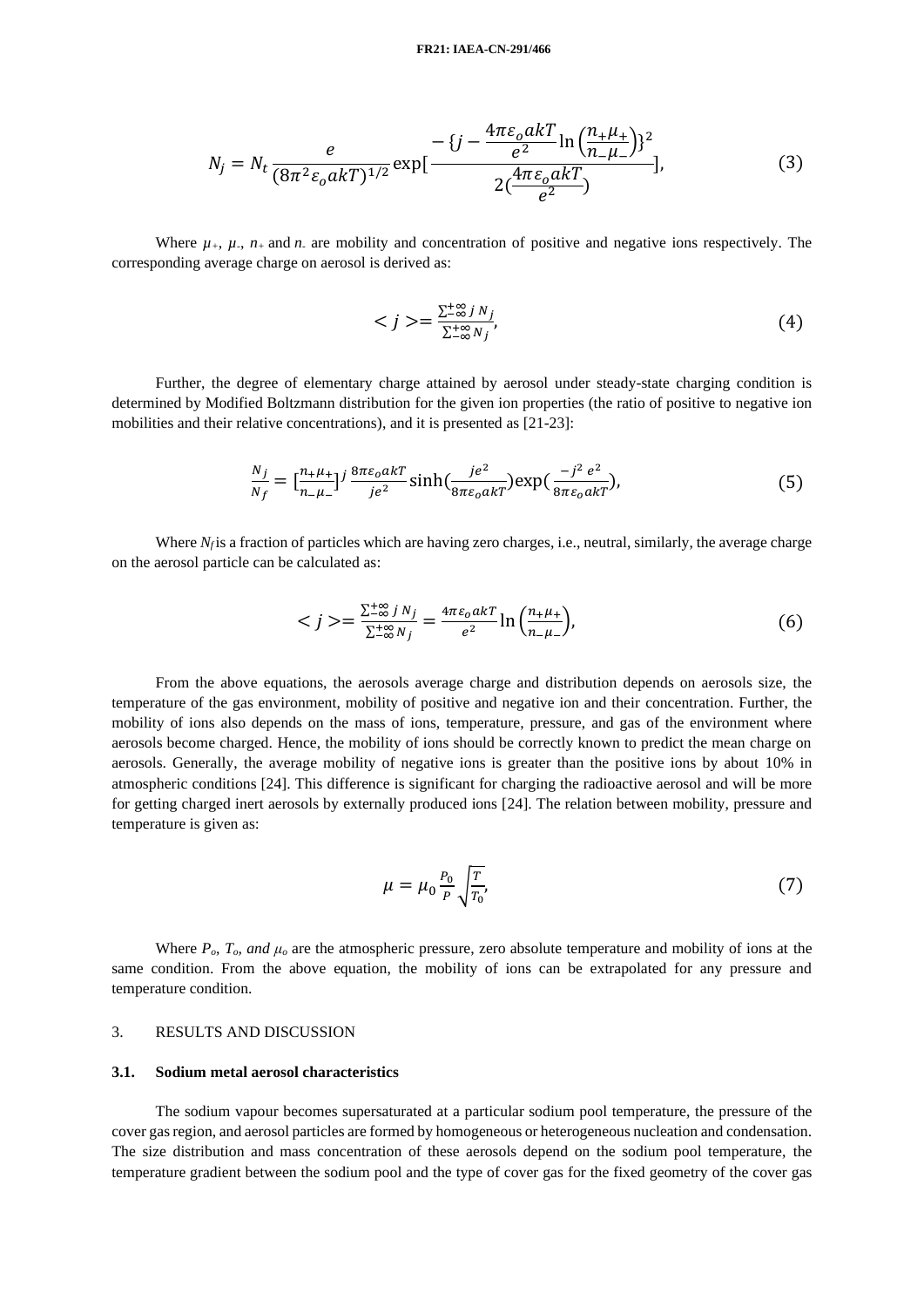#### **AMIT KUMAR et al.**

space. The measured mass concentration of sodium metal aerosol as a function of sodium pool temperature in argon and nitrogen cover gas is given in Fig.1. The mass concentration of aerosol increases with the increase of sodium pool temperature for both gases, and concentration is higher for argon gas than nitrogen gas. The difference in aerosol mass concentration between argon and nitrogen gas ranges from 25 to 55 % for 523 to 823 K sodium pool temperature. The maximum experimental error in aerosols mass concentration measurement is believed to be accurate within  $\pm$  10 %. The experimental data are fitted with a third-order polynomial with the  $\mathbb{R}^2$ value 0.99 for both gases separately, which can be used to estimate aerosol concentration. The difference in the formation of aerosol concentration in argon and nitrogen is due to the temperature gradient between sodium pool surface and cover gas (or rooftop). The aerosol is formed in the cover gas region during convection when vapour supersaturation occurs. The higher temperature gradient in the case of argon favours the supersaturation of sodium vapours, thereby resulting in higher aerosol concentration. The argon gas and sodium aerosol mixture have a specific weight lower than that of the argon alone, enhancing the convection. In the nitrogen gas case, the convection will be reduced relative to argon because nitrogen gas and aerosol mixture have a specific weight comparable to nitrogen.



*FIG. 1. Aerosol mass concentration as a function of sodium pool temperature for argon and nitrogen gas.*

The sodium aerosol size distribution for both argon and nitrogen cover gas for sodium pool temperature 573 K and 673 K is shown in Fig.2. The aerosol size distribution is found to be a similar pattern, mono-model and polydisperse. The mode of size - distribution is shifted to the higher size range, and size distribution has become broader for nitrogen gas when compared to the argon gas case. The higher sodium pool temperature, the more evaporation of sodium and higher is the mean diameter and polydispersity of aerosols.



*FIG. 2. Comparison of mass/ volume - size distribution of sodium aerosol in argon and nitrogen gas for 573 K and 673 K sodium pool temperature.*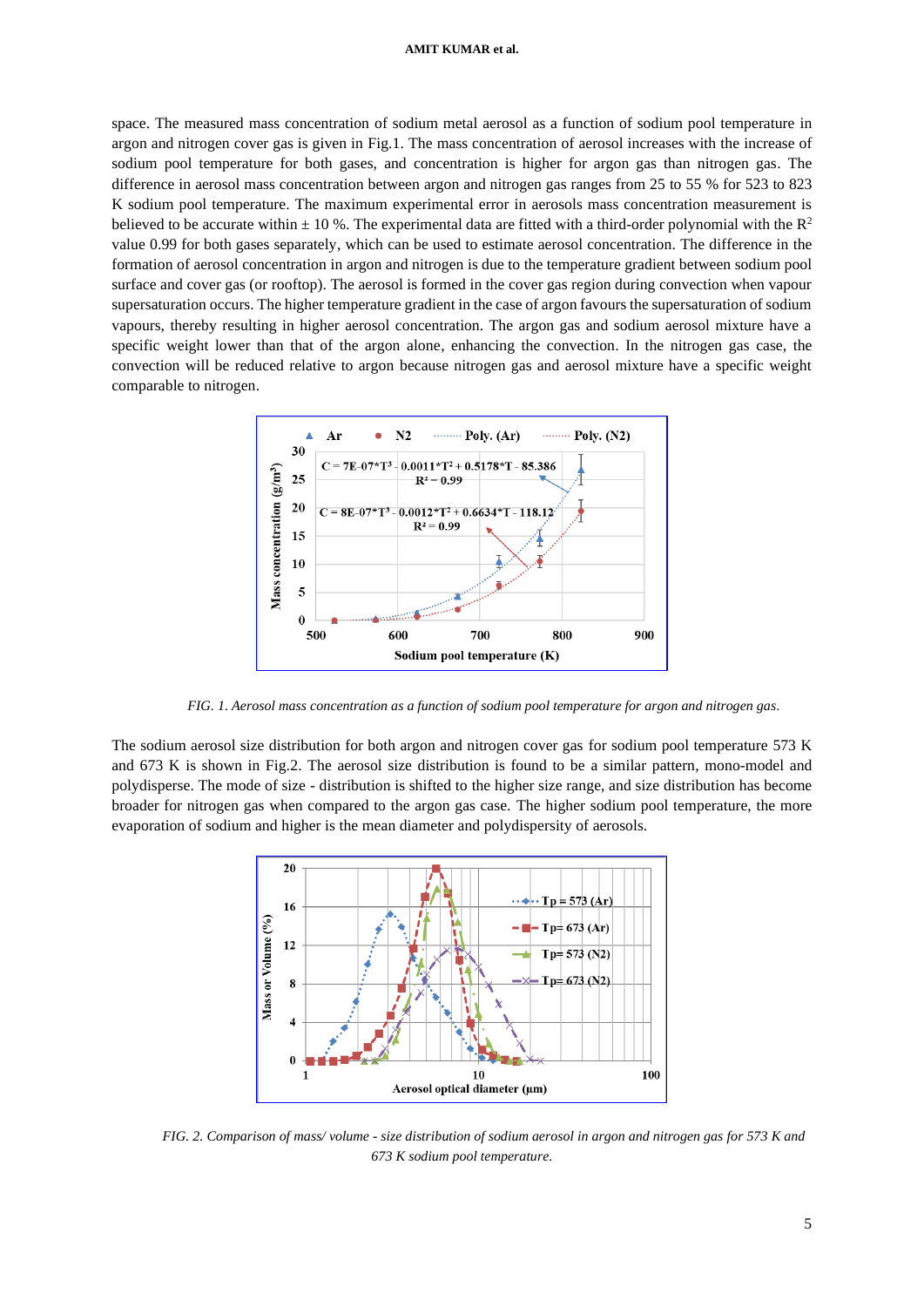#### **FR21: IAEA-CN-291/466**

The MMD of sodium aerosol presence in nitrogen gas is more when compared to the argon gas for sodium pool temperature 573 K and 673 K. The standard deviation of the size distribution progressively increased when the sodium pool temperature increases from 573 to 673 K for both the cover gases (argon and nitrogen) and ranges from 1.4 - 1.6. Similarly, the MMD of sodium metal aerosol measured as a function of sodium pool temperature in argon and nitrogen cover gas is presented in Fig.3. The mean size of sodium metal aerosol (MMD) increases linearly with the increase of sodium pool temperature for both gases. The MMD of aerosol distribution is higher in nitrogen gas than argon gas, and the difference decreases with a rise in sodium pool temperature. The difference in the mean size of aerosol between argon and nitrogen gas ranges from 61 - 14% for the 523 to 823 K sodium pool temperature. The maximum error in average aerosols diameter is found to be accurate within  $\pm$  5 %. The experimental data fitted with linear fit with the  $R^2$  value  $\sim 0.99$  for nitrogen and argon separately, which can be used to estimate the MMD of sodium aerosols.



*FIG. 3. Aerosol mean size (MMD) as a function of sodium pool temperature for argon and nitrogen gas.*

The cover gas temperature decreases from pool surface to rooftop, and a steep temperature gradient exists near the pool and roof boundary layer. In the middle region of cover gas space, there is not much temperature variation. The mean temperature inside the bulk cover gas space as a function of sodium pool surface temperature for argon gas is shown in Fig.4. The mean temperature and standard deviation for the bulk temperature of cover gas increase with pool temperature, i.e., standard deviation ranges from  $\pm$  9 to  $\pm$  25. In contrast, when argon gas is replaced by nitrogen, the bulk cover gas temperature variation is less than the argon gas. The temperature gradient between sodium pool surface and top shield is more for argon than nitrogen due to the higher thermal conductivity of nitrogen than argon gas. The bulk cover gas temperature depends on the sodium pool temperature, the geometry of the cover gas space and the kind of gas. However, for charge calculation, the mean bulk cover gas temperature is considered for both gases.



*FIG. 4. Mean cover gas temperature as a function of sodium pool temperature.*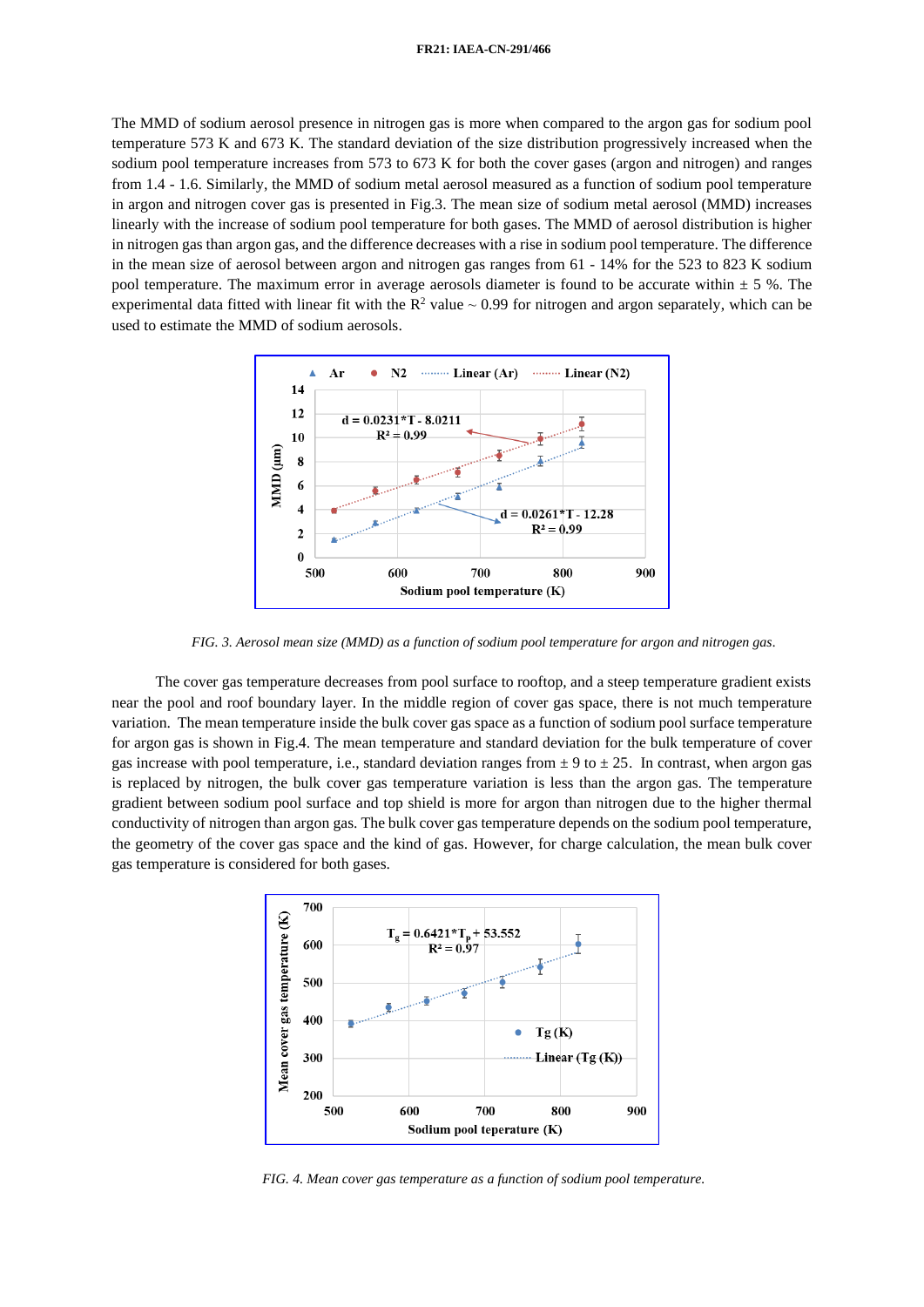The sodium aerosol size distribution in the cover gas region ranges from 1.0 to 40.0 μm for the 523 – 823 K range of pool temperature. Hence, the mean size of aerosols has been calculated for different pool temperatures and the average charge estimated for that size.

### **3.2. Mobility of ions and charge on sodium metal aerosol**

Several experimental and theoretical studies have been conducted to understand the effect of gamma radiation on aerosol characteristics and dynamics [25-28]. The average charge of an aerosol in a bipolar ions field is negative polarity because of the high mobility of the negative ions. The magnitude of the electric charge on aerosol depends on the ratio between positive and negative ion's electrical motilities and the ratio between their concentrations [29]. The positive and negative ions parameter needs to be determined to calculate the bipolar charge distribution on sodium metal aerosols in argon and nitrogen gases. The mobility of ions is a distribution function, but the average value has been taken for charge calculation. Wiedensohler and Fissan [30] given the mobility of positive and negative ions in argon and nitrogen gas room temperature and pressure. The ratio of positive and negative mobility is 0.824 and 0.930 for argon and nitrogen gas, respectively. The asymmetry ratio  $(\mu_{+}/\mu_{-})$  may not change much with pressure and temperature because it is relative. The concentration of positive and negative ions is equal for the calculation of aerosol charge. The calculated average charge on sodium metal aerosols for argon and nitrogen gas by different theories is given in Table 1. The average charge on aerosol is negative polarity and increases with the increase of aerosol diameter, i.e., the temperature of the sodium pool. The calculated average charge on sodium metal aerosols in argon gas found to increase from 3.37 to 10.52, -3.47 to - 33.71 and -3.65 to -33.05 with an increase of sodium pool temperature by Boltzmann, Gunn and MBD, respectively. Similarly, the calculated average charge on aerosols in nitrogen gas found to increase from 5.41 to 11.32, -3.33 to -14.55 and -3.46 to -14.63 with an increase of sodium pool temperature by Boltzmann, Gunn and MBD, respectively. The average charge calculated by Boltzmann theory is the magnitude of the charge on aerosols. The average charge calculated by Gunn and MBD theory almost matching and the variation between them is less than  $\pm$  5 %. The average charge on sodium aerosol is more in argon gas when compared to nitrogen, and this difference increases with sodium pool temperature, i.e., aerosol size. This is due to the ratio of positive to negative ions mobilities is higher for nitrogen gas when compared to argon gas. The collision efficiency of charged aerosols is modified even at a modest level of aerosol charging, and the coagulation time scale always less than the aerosol charging phenomenon [31]. So that the mean charge on the aerosol can be used to calculate coagulation rate and deposition rates. Further, it is to be understood from the literature that the charged aerosol would enhance Brownian coagulation and surface deposition. To get the coagulation enhancement factor of 5 times, the modest charging required by the aerosol particle is about eight elementary charges for the particles of radius 0.5 µm in each ion concentration [32]. Thus, it is understandable that the electrical forces caused by the Coulomb interaction between the charged aerosol particles are responsible for the enhanced coagulation. The average charge acquired by the aerosols would also depend on the number concentration of ion-pair and aerosols [33].

|          | Argon gas ( $\mu$ <sub>+</sub> / $\mu$ <sub>-</sub> =0.824) |                    |          |            |            | Nitrogen gas $(\mu_+/\mu_-=0.930)$ |          |            |  |
|----------|-------------------------------------------------------------|--------------------|----------|------------|------------|------------------------------------|----------|------------|--|
| $T_{bg}$ | <b>MMD</b>                                                  | Avergae charge (j) |          |            | <b>MMD</b> | Avergae charge (j)                 |          |            |  |
| (K)      | $(\mu m)$                                                   | <b>Boltzmann</b>   | Gunn     | <b>MBD</b> | $(\mu m)$  | <b>Boltzmann</b>                   | Gunn     | <b>MBD</b> |  |
| 392      | 1.52                                                        | 3.37               | $-3.47$  | $-3.65$    | 3.91       | 5.41                               | $-3.33$  | $-3.46$    |  |
| 435      | 2.92                                                        | 4.91               | $-7.35$  | $-7.49$    | 5.60       | 6.80                               | $-5.25$  | $-5.39$    |  |
| 452      | 3.95                                                        | 5.84               | $-10.40$ | $-10.51$   | 6.51       | 7.50                               | $-6.38$  | $-6.52$    |  |
| 473      | 5.10                                                        | 6.78               | $-14.02$ | $-14.10$   | 7.11       | 8.01                               | $-7.28$  | $-7.42$    |  |
| 502      | 5.92                                                        | 7.53               | $-17.31$ | $-17.36$   | 8.52       | 9.04                               | $-9.28$  | $-9.41$    |  |
| 543      | 8.07                                                        | 9.14               | $-25.47$ | $-25.45$   | 9.91       | 10.13                              | $-11.65$ | $-11.77$   |  |
| 603      | 9.62                                                        | 10.52              | $-33.71$ | $-33.08$   | 11.15      | 11.32                              | $-14.55$ | $-14.63$   |  |

# TABLE 1. CALCULATED AVERAGE CHARGE ON SODIUM METAL AEROSOLS FOR BOTH GASES BY VARIOUS THEORIES.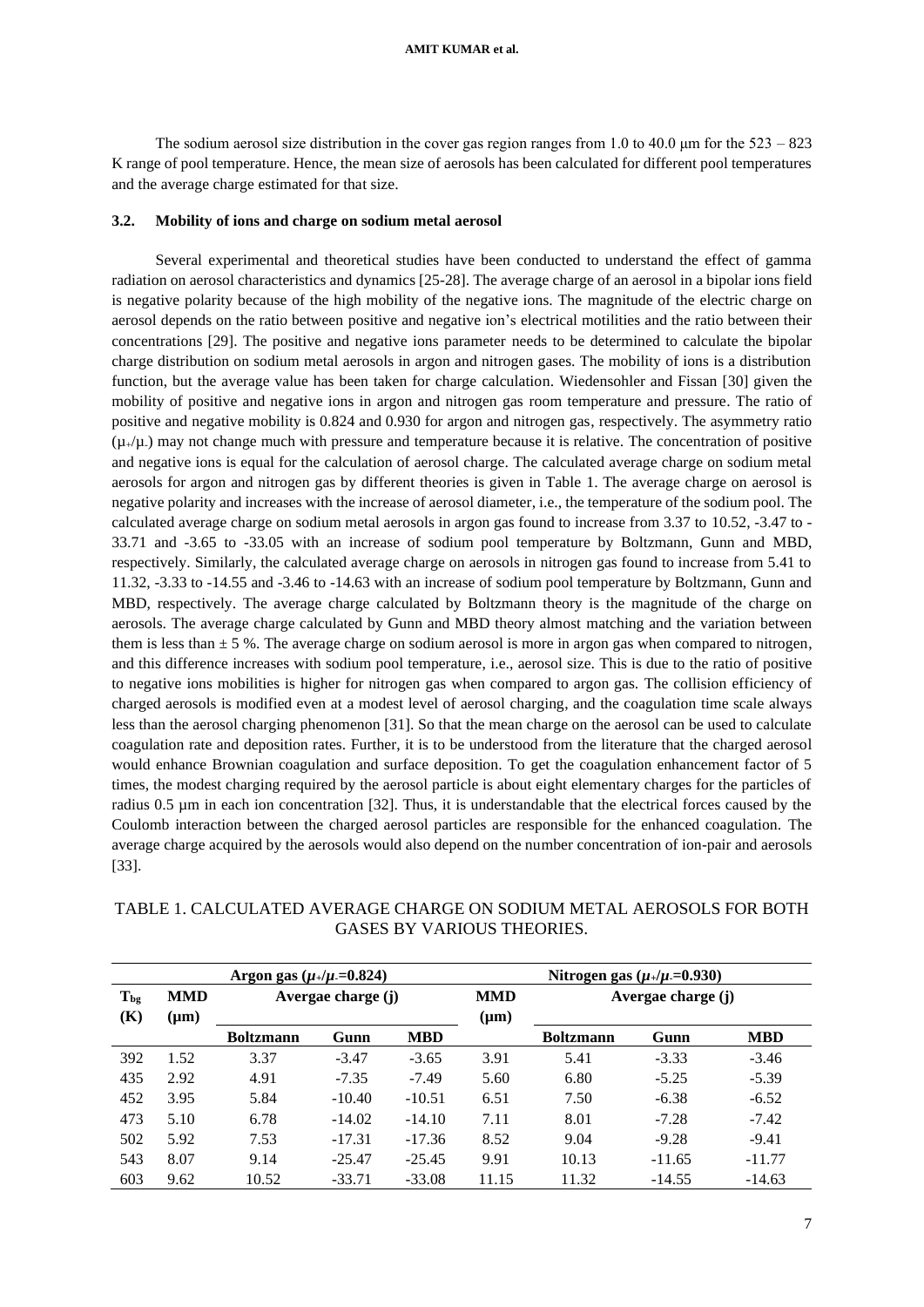## 4. CONSEQUENCES OF CHARGED AEROSOL INSIDE COVER GAS

The preliminary calculation has been performed to estimate the magnitude of electric charge on sodium aerosol in inert gases. We assume here that; the concentrations of the positive and negative ions are equal. The magnitude of the charge on aerosol is estimated based on the asymmetry of ion mobilities. Few other processes can modify the level of mean charge, like charging induced by photon interaction with sodium aerosol, diffusion of ions to the walls surface of cover gas space, and if aerosol particle and inert gas (in case of argon) itself radioactive. Considering the above factor, the consequence of the aerosol characteristics in cover gas space under ionizing radiation on the deposition of aerosol in the annular/ narrow gaps, sodium pool surface, and Cs trapping/ attachment to the aerosol is discussed here. The deposition of aerosol to the cooler part of the rooftop and the annular gap of the top shield will be enhanced under the ionic field because charged aerosol deposits faster rate on conducting surfaces based on the electrostatic deposition. Further, the aerosol deposition to the sodium pool will be also enhanced because aerosol distribution has become wider, and the mean aerosol size is also higher. Due to this, the suspended concentration of aerosol has been reduced under the ionic field. In the case of Cs trapping to the sodium aerosol, the aerosols are found to be neutral, positive, and negatively charged aerosols (based on modified Boltzmann distribution), and radioactive species. When the radioactive Cs are suspended in that medium, the Cs get themselves attached with charged aerosols due to coulomb or image forces and get attached with neutral aerosols. The Cs vapor are positively charge and magnitude of charge increase in lower aerosol concentration [24]. It is inferred that there will be additional trapping due to charged sodium aerosols when compared to uncharged aerosols.

## 5. SUMMARY AND CONCLUSION

The sodium metal aerosol characterization in high purity argon and nitrogen gas has been carried out in the SILVERINA loop facility. The average charge acquired by sodium aerosols in an argon and nitrogen environment was determined theoretically by considering the mobility of argon and nitrogen with experientially measured sodium aerosols size and temperature of the cover gas region. The average sodium metal aerosol charge is negative due to the high asymmetry ratio of ion mobility in argon and nitrogen compared to atmospheric air. The average charge on sodium aerosol increases with the increase of aerosol diameter, i.e., the temperature of the sodium pool surface. The Boltzmann charge calculation does not consider ions properties. The average charge calculated by Gunn and MBD theory is more reliable because it will also consider the ions asymmetry. The average charge calculated by Gunn and MBD theory almost matching and the variation between them is less than  $\pm$  5 %. The average charge on sodium aerosol is more in argon gas when compared to nitrogen, which increases with sodium pool temperature, i.e., aerosol mean size.

There will be uncertainty in average charge calculation due to error in ions mobility of argon and nitrogen gas and bulk cover gas temperature. The mobilities of ions in argon and nitrogen gas used in the present work may not be accurate as of the cover gas region of reactor conditions. The temperature gradient between sodium pool surface and top shield is more for argon than nitrogen due to the higher thermal conductivity of nitrogen than argon. There is a lack of experimental data on sodium aerosol charge measurement in inert gases at high temperatures, so direct comparison is not conceivable. Nevertheless, gamma radiation produces the ion pairs, and they get attached with aerosols which promote more collision probability and enhance surface deposition. Hence, the bipolar charged aerosols have the size of the resultant aerosol to be large and have higher concentration depleting rates than without charged aerosols. These observations were supported by experimental results conducted in the SILVERINA loop. This study will be extended to assess the coagulation and deposition rate enhancement factor and their influence on aerosol characteristics and deposition of aerosol in the annular/ narrow gaps, sodium pool surface, and Cs trapping/ attachment to the aerosol inside cover gas space. Nonetheless, the deposition of aerosol in the narrow gaps, sodium pool surface, and Cs trapping to the aerosol will be enhanced under ionizing radiation.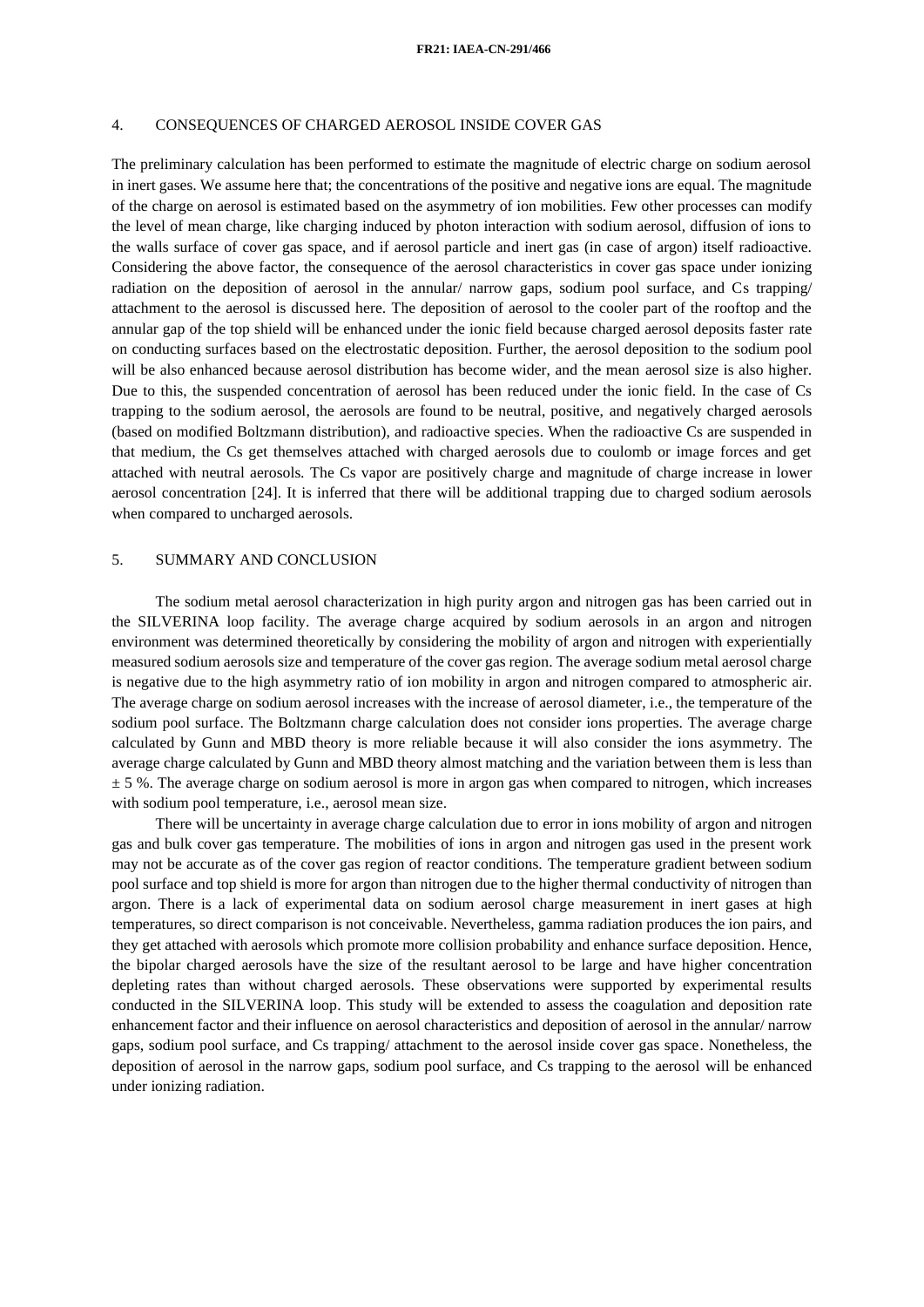#### **ACKNOWLEDGEMENTS**

The authors recognize the Director IGCAR for his encouragement and support to carry out this work. The authors wish to acknowledge Mr. S. Chandramouli, Head, RIG operation Section and Mr. S. Krishnakumar for their help in conducting the experiments.

## **REFERENCES**

- [1] HUANG, X., & HE, S., Numerical modeling of cover gas thermal-hydraulics in Sodium-cooled Fast Reactors. Nucl. Eng. Des., 355 (2019), 110347.
- [2] REVATHI, S., Testing of sodium aerosol detector in a nitrogen environment, internal report, IGCAR, Kalpakkam, 2017.
- [3] MINGES, J., & SCHÜTZ, W., NACOWA experiments on LMFBR cover gas aerosols, heat transfer, and fission product enrichment, KFK-5250, Kernforschungszentrum Karlsruhe GmbH (Germany), Lab. fuer Aeroso lphysik und Filter technik (LAF), 1993.
- [4] KUMAR, A., SUBRAMANIAN, V., KRISHNAKUMAR, S., Characterization of sodium aerosol in cover gas region of SILVERINA loop, Aero. Air Qua. Res., 15 (2015) 1813 -1822.
- [5] KUMAR, A., SUBRAMANIAN, V., KRISHNAKUMAR, S., Studies on Geometrical effect on sodium aerosol characteristics in cover gas region, Aero. Air Qua. Res., 16 (2016) 1832-1840.
- [6] KUMAR, A., Sodium metal aerosols characterization in cover gas region', PhD thesis, Homi Bhabha National Institute, Mumbai, 2017.
- [7] PASCALE, D., Technical committee meeting on 'Evaluation of Radioactive Materials Release and Sodium Fires in Fast Reactors', O-arai Engineering Center, PNC, 11-14 November 1996.
- [8] KUMAR, A., KANAGARAJU, S., SHOBHIT, V., Characterization of sodium metal aerosols in cover gas region of primary sodium capacity of FBTR, Internal report, IGCAR, 2020.
- [9] PATEL, P. R., ARUL, A. J., PANDIKUMAR, G., Study of the impact of decay heat on the in-containment temperature and pressure evolution following a hypothetical severe accident in a SFR, Ann. Nucl. Energy, 138 (2020), 107189.
- [10] KUMAR, A., SUJATHA, P.N., USHA P., Comparison of sodium metal aerosol characteristics in inert gas, Proceedings of the IASTA-2018, 509-513, 2018.
- [11] SUBRAMANIAN, V., BASKARAN. R., INDIRA, R., Experimental study on enhanced Brownian coagulation of sodium compound aerosol in the presence of gamma field, J. Aero. Sci., 39 (2008) 814-818.
- [12] GHOSH, K., TRIPATHI S.N., JOSHI, M., Modeling studies on coagulation of charged particles and comparison with experiments, J. Aero. Sci., 105 (2017) 35 - 47.
- [13] KUMAR, A., SUBRAMANIAN, V., KRISHNAKUMAR, S., Effect of gamma radiation on sodium aerosol characteristics in cover gas region, Proceedings of the IARPIC-2016, 287, 2016.
- [14] KUMAR, A., KRISHNAKUMAR, S., SUBRAMANIAN, V., Influence of gamma radiation on sodium metal aerosol characteristics in inert gas, Proceedings of the IARPIC-2018, 78-79, 2018.
- [15] KUMAR, A., SUBRAMANIAN, V., BASKARAN R., Development and validation of a methodology for characterization of sodium aerosols in cover gas region, Aero. Air Qua. Res., 14, 1534 -1541, 2014.
- [16] LIU, B.Y., & PUI, D.Y., Equilibrium bipolar charge distribution of aerosols, J. Colloid. and Interface. Sci., 49 (1974), 305-312.
- [17] KEEFE, D., NOLAN, P.J., & RICH, T.A. Charge equilibrium in aerosols according to the Boltzmann Law, Proceedings of the Royal Irish Academy. Section A: Mathematical and Physical Sciences, 60 (1959) 27 - 45.
- [18] HUSSIN, A.H.G.K.H.J., SCHEIBEL, H.G., BECKER, K.H., Bipolar diffusion charging of aerosol particles-I: experimental results within the diameter range 4–30 nm, J. Aero. Sci., 14 (1983), 671-677.
- [19] ADACHI, M., KOUSAKA, Y., & OKUYAMA, K., Unipolar and bipolar diffusion charging of ultrafine aerosol particles, J. Aero. Sci.,16 (1985), 109-123.
- [20] GUNN, R., Diffusion charging of atmospheric droplet by ions, and resulting combination coefficients, J. Meterol., 11 (1954), 339-347.
- [21] GUNN, R., & WOESSNER, R.H., Measurement of the systematic electrification of aerosols, J. Colloid. Sci., 11 (1956), 254-259.
- [22] HARRISON, G., Aerosol charging and radioactivity, Ph.D. thesis, London University, 1992.